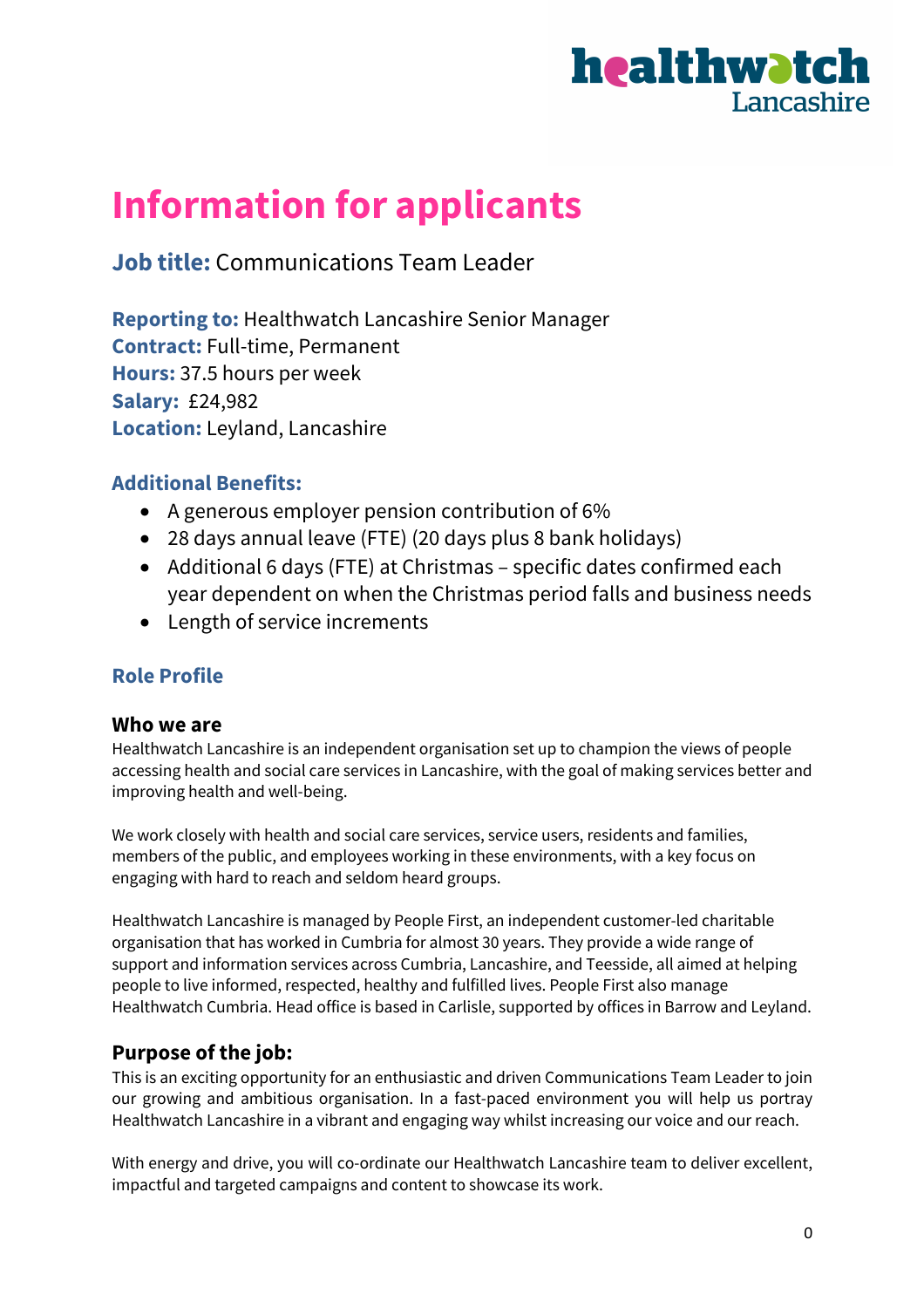Working with the Senior Manager for Healthwatch Lancashire and the Marketing and Communications Manager for People First, you will create targeted Healthwatch marketing plans based on our strategic objectives and external Key Performance Indicators.

As a line-manager, you will co-ordinate members of the Healthwatch Lancashire team as they deliver our plans to connect with our varied audiences, strengthen our brand position and share our stories far and wide.

You will oversee and contribute to the production of diverse digital and physical marketing materials, all geared towards increasing our reach and impact. This will include producing engaging social media campaigns, targeted e-marketing, printed marketing materials and accessible website content to promote our Healthwatch work.

You will be a creative and enthusiastic team player who knows how to make the most out of your own skills and the abilities of your team. You will be driven to achieve great results; a forward thinker and flexible in approach, who enjoys a varied and challenging role.

## **Duties will include**

#### **Marketing Output and PR**

- Write engaging stories for digital and physical channels including, social media, e-news campaigns, printed brochures, leaflets and annual reports
- Write friendly web content for the Healthwatch Lancashire website
- Produce and distribute media releases
- Devise, develop and maintain a marketing calendar of activity for Lancashire
- Plan, execute, manage, monitor, and evaluate marketing campaigns
- Devise high impact social media schedules
- Schedule social media content and campaigns utilising digital insight, demographic targeting and ad spend
- Create marketing materials and produce content for digital and offline channels
- Act as brand champion to ensure quality and consistent brand messaging and style

#### **Working with the engagement team**

- Build excellent working relationships with the Healthwatch Lancashire team
- Act as an ambassador for Healthwatch Lancashire promoting its successes to communities and stakeholders
- Build relationships with local communications colleagues attending any relevant meetings or network groups
- Support Engagement Officers to become brand ambassadors for Healthwatch Lancashire, training for use of social media and ensuring quality
- Be an integral part of the engagement teams project planning, ensuring sound communication runs right the way through the life of projects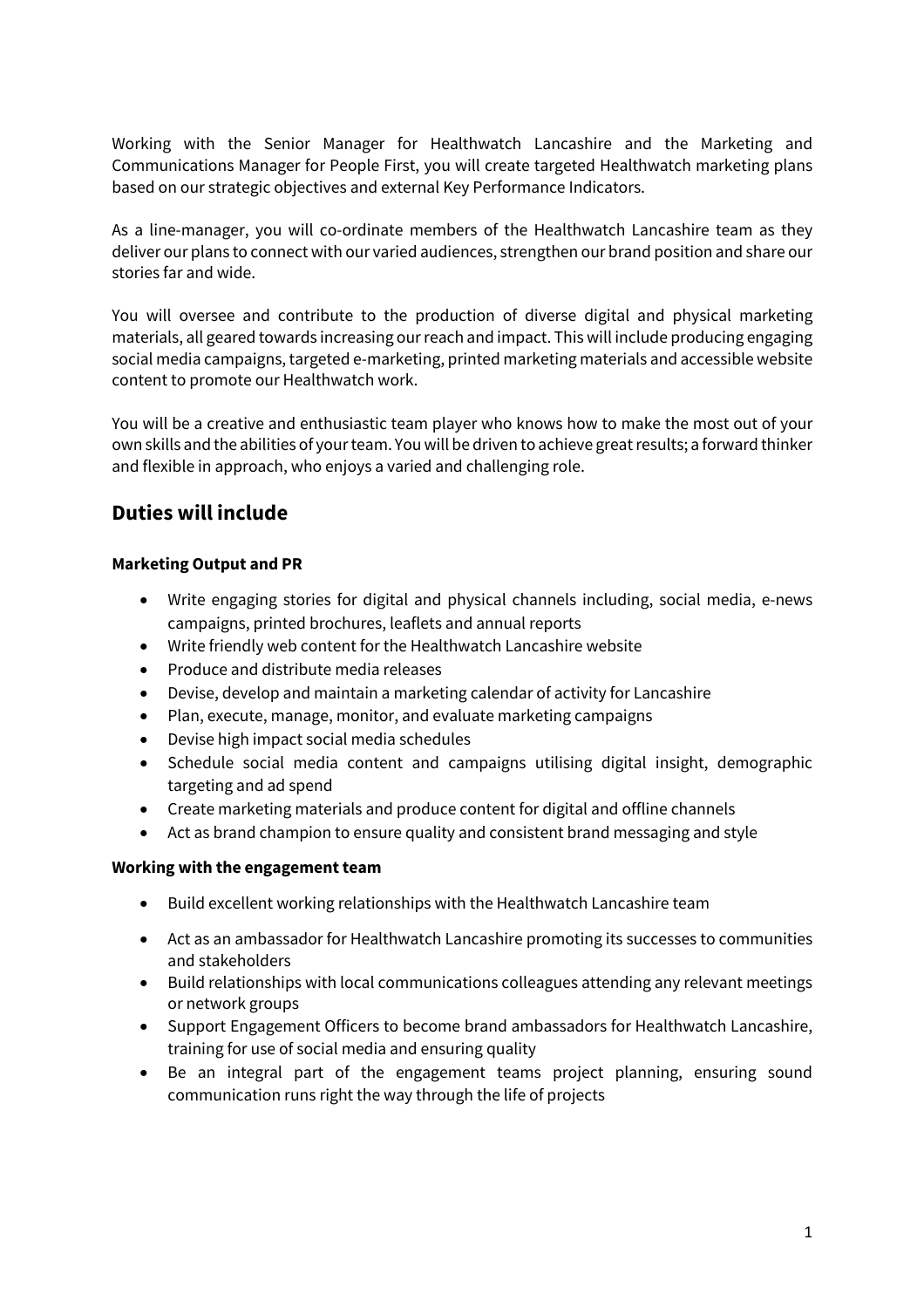#### **Other Duties**

The duties outlined above are not intended to be exhaustive and may change as the needs of the organisation alter in line with current agendas. Due to the developing nature of our organisation, we require staff to remain highly flexible in their approach, and work to meet the changing needs of the projects.

## **The Person**

You will be a confident and organised communications leader, who can motivate and support their team to provide consistent and effective delivery of contractual obligations within agreed timescales.

## **Qualifications**

- Good all-round education (marketing qualifications would be advantageous)
- 2 years' experience working in a marketing/communications role

## **Skills, Knowledge and Experience**

- At least two years' experience of working within communications/marketing
- Ability to lead, line-manage and work as part of a team
- Excellent online and offline copywriting skills
- Demonstratable experience of digital and social media marketing
- Experience of managing web content using CMS e.g., WordPress
- Experience of writing content for social media platforms
- Enthusiasm, energy and a proactive "*can-do*" attitude
- Excellent IT skills, including proficiency in Microsoft Office suite, particularly Word, Excel and Outlook
- Ability to prioritise effectively to meet deadlines and ability to organise and prioritise own workload
- Excellent attention to detail
- Excellent communication skills and ability to work well with others
- Commitment to equality and diversity with capacity to work with a diverse range of people
- Knowledge of GDPR regulations

## **Driving**

- A current driving licence and access to own transport is required for this role.
- This post requires you to have the appropriate 'business use' insurance in place as occasional business use of your car is required to carry out tasks.

There may be occasional work outside of office hours